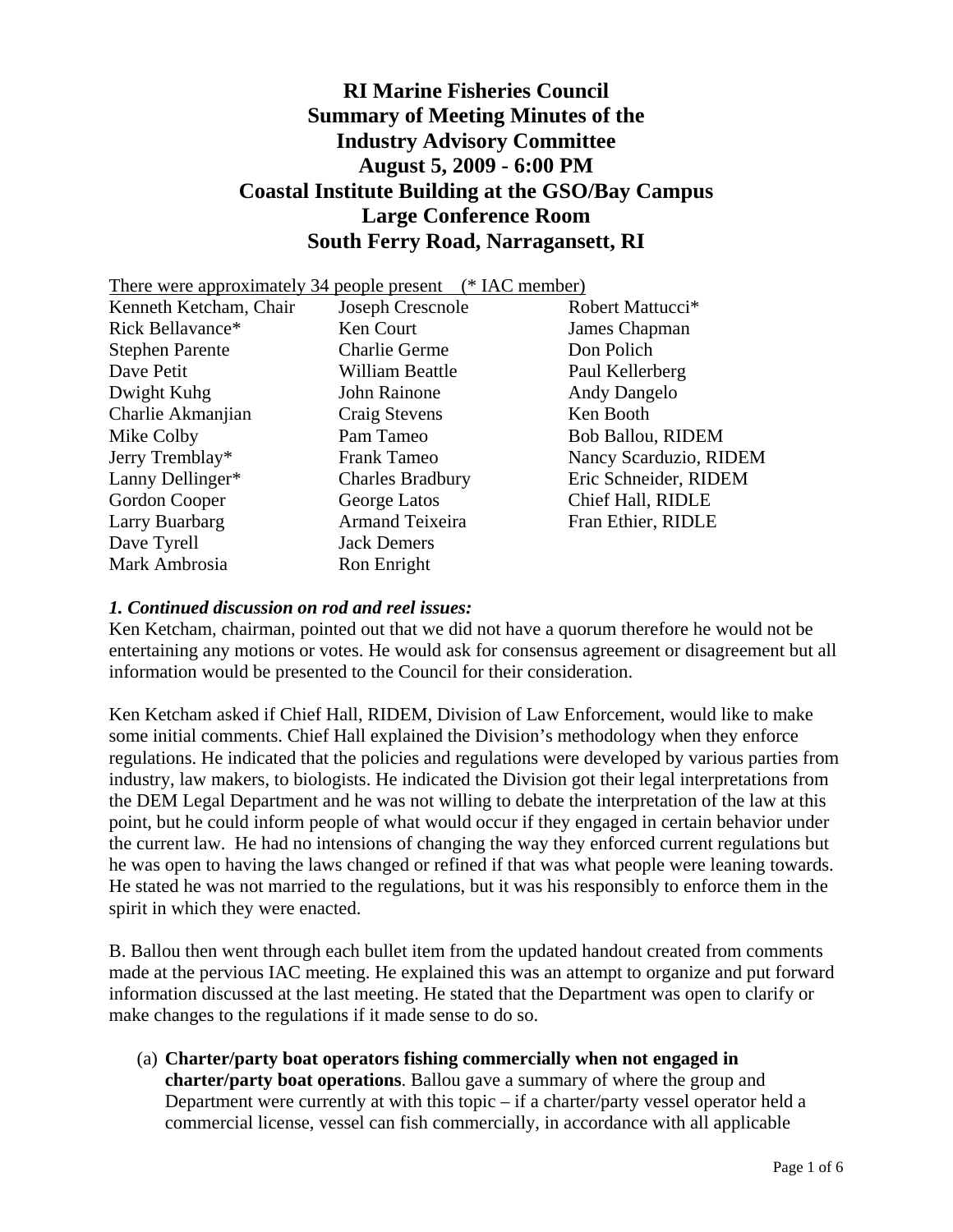commercial regulations, when a vessel is not fishing as a charter/party boat operation. There was some brief discussion and questions. However, both S. Hall and members from industry were in agreement with this concept.

- (b) **Charter/party boat operators fishing commercially while engaged in charter/party boat operations**. Ballou indicated he was able to break this issue in to two scenarios based on pervious IAC meeting discussions. What was presented at the last meeting met resistance and people wanted this aspect of the regulation changed. Ballou outlined a scenario that attempted to address the concerns of people who felt there should be an opportunity for a charter/party boat operator to fish commercial while they engaged in charter/party boat operations. Ballou stated there were several major issues that would first need to be overcome or be changed in current regulation:
	- (1) under current policy unlicensed fishermen cannot directly harvest, using rod  $\&$ reel, for commercial purposes;
	- (2) captain/vessel owner or someone else on board must hold a commercial license;
	- (3) fish must be either landed at a properly licensed dealer, or retained for personal use.

There was discussion about personal use of fish and the parameters of how these fish were treated. One concern was that fish landed for personal use were not required to be reported to SAFIS and did not come off the quota. K. Ketcham explained that on his federal log book there was a column for this entry. G. Tremblay also indicated that he fished his possession limit and subtracted what he used for personal use from that limit. There was encouragement from the group for Ballou to further investigate this issue.

B. Mattucci was opposed to allowing charter/party boats to fish commercially and recreationally at the same time on the same trip. He felt at the previous meeting there was clear consensus that commercial and recreational fishing should be conducted on separate trips

K. Booth stated that he had read through the handout and it made sense that if you allowed commercial and recreational on the same day you would have to close the other loop holes. He felt the packet lead in that direction.

D. Tyrell stated there was not consistency between commercial fishermen and commercial fishermen on party/charter boats. He felt things were becoming more complicated; he was in favor of having one quota.

B. Mattucci indicated that they wanted to support the charter/party boats as much as possible but there were some things that charter/party boats could do recreationally that a commercial fisherman could not do and he was in favor of keeping recreational and commercial trips separate.

There was continued discussion.

R. Bellavance tried to explain what F. Blount, who was not at the meeting, was trying to convey at the last meeting. He indicated a lot had to do with past practice, Blount would purchase fish caught for the day recreationally under his dealer license then sell under his commercial license. Bellavance indicated that this was allowed at one point but the law had changed and they were wondering at what point was this law changed. Bellavance gave an example that under their federal groundfish incidental catch permit they could harvest their commercial limit and then sell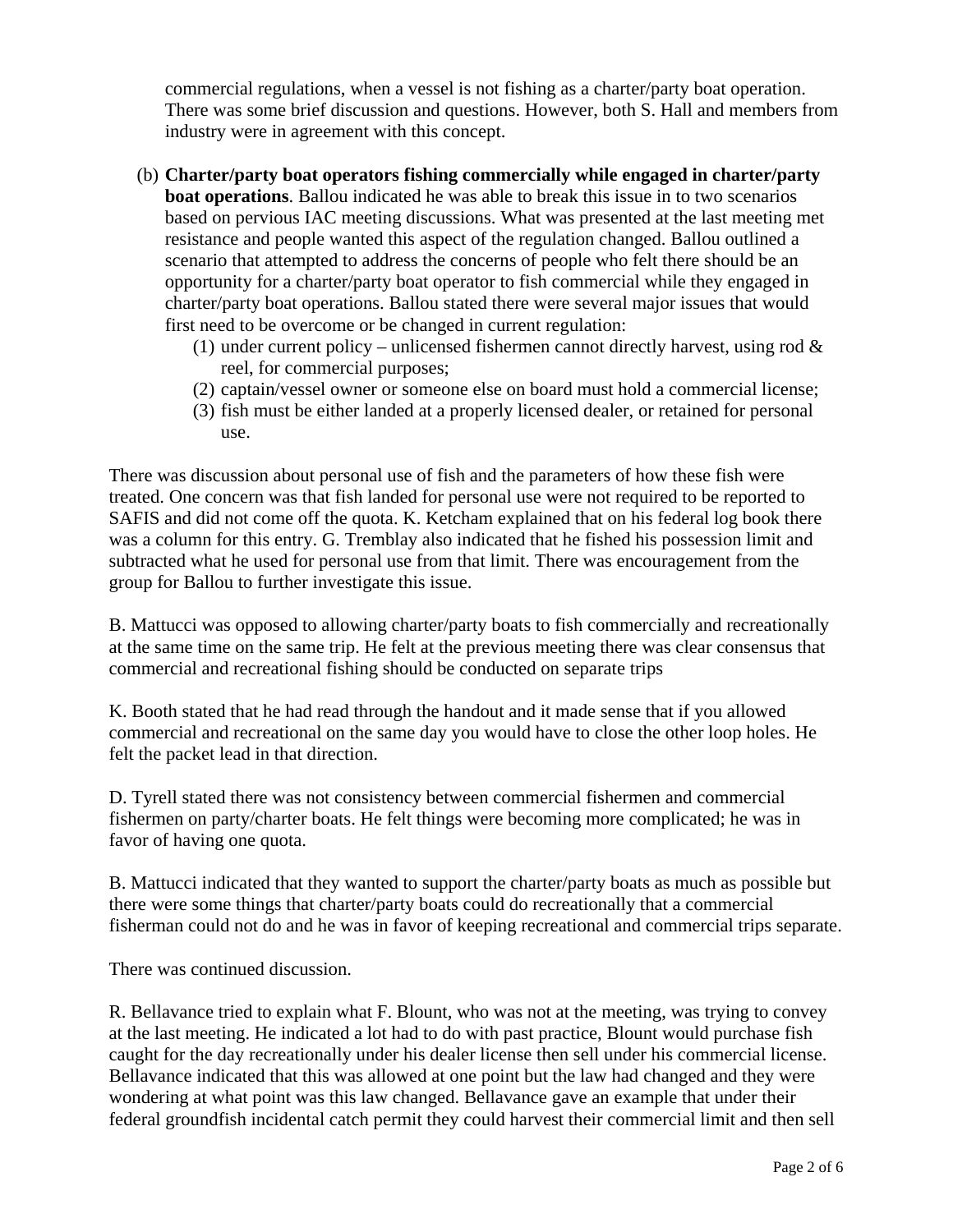the fish. This was an example where they felt they should still be allowed to continue this practice because it was an important part of the business.

K. Court read a prepared statement about charter boats and the striped bass fishery. He indicated that RI Charter boats contributed to the historical averages of striped bass sold from 1972-1979 and they therefore had a stake in the RI commercial striped bass allocation. He stated that charter boats and mates have traditionally supplemented their income by selling the fish left on their boats as a gift from their patrons.

B. Ballou moved on to item (b)  $(v)$  – If landed at a properly licensed dealer. He read through the requirements listed on the handout, which were required under current regulation. He referenced that according to the Department of Health (DOH) a vessel would not qualify as a "food business" and would not be able to obtain a DOH license for that purpose. Without a DOH license, a charter/party boat operator would not be able to sell the catch back to the customers. Therefore, the only apparent way for this scenario to work is for the entire commercially caught catch to be landed at or sold to a properly licensed dealer, meaning that the customer would not be able to bring the fish home with them.

Chief S. Hall verified this was consistence with his discussions with DOH.

J. Rainone stated that some of the requirements for obtaining a DOH license were that you had to have stainless steel tables, and had to have ice to keep fish at a specific temperature. He indicated that the bigger vessels like F. Blount's could meet those conditions, but charter boats could not meet those requirements. In F. Blount's defense, he felt that Blount could meet the DOH requirements and could probably obtain a DOH license, if he did not already have one.

B. Ballou asked if people wanted to move on to the next topic or if the group wanted to find out if there was a consensus as to what to do with the issue. He summarized indicating that he had explained the Departments status quo position and why, and had offered a couple of scenarios that we could try to make work for party/charters if there was interest in doing so.

K. Ketcham asked for comments from IAC members. B. Mattucci explained he had concerns about allowing commercial sizes, in the case of fluke, made available on party/charter boats for recreational harvest. He was concerned about the quota being used faster and the fishery closing sooner. Individuals felt the party/charter people would have to make a decision to either fish commercially or get paid for a party/charter. Others felt that if the party/charter people were concerned about the current size limits for recreational fish, such as fluke, they needed to explore other avenues to try to get the size changed. One individual who fished commercial stated that because of the 21 inch recreational size limit for fluke, fishermen were killing a lot of fish and he did not think that was right and felt this was something we needed to discuss at the federal level to try to get a preferred size limit.

It seemed the consensus for now was to stay at status quo however, there were no definitive decisions made.

**(c) Charter/party boat operators fishing recreationally on one trip, and then commercially on a second trip, on the same day.** B. Ballou pointed out that all the recreational limits are per person per day and most of the commercial limits were per vessel per day. He indicated there appeared to be no limit on separate commercial and recreational trips, as long as the respective recreational and commercial limits were adhered to.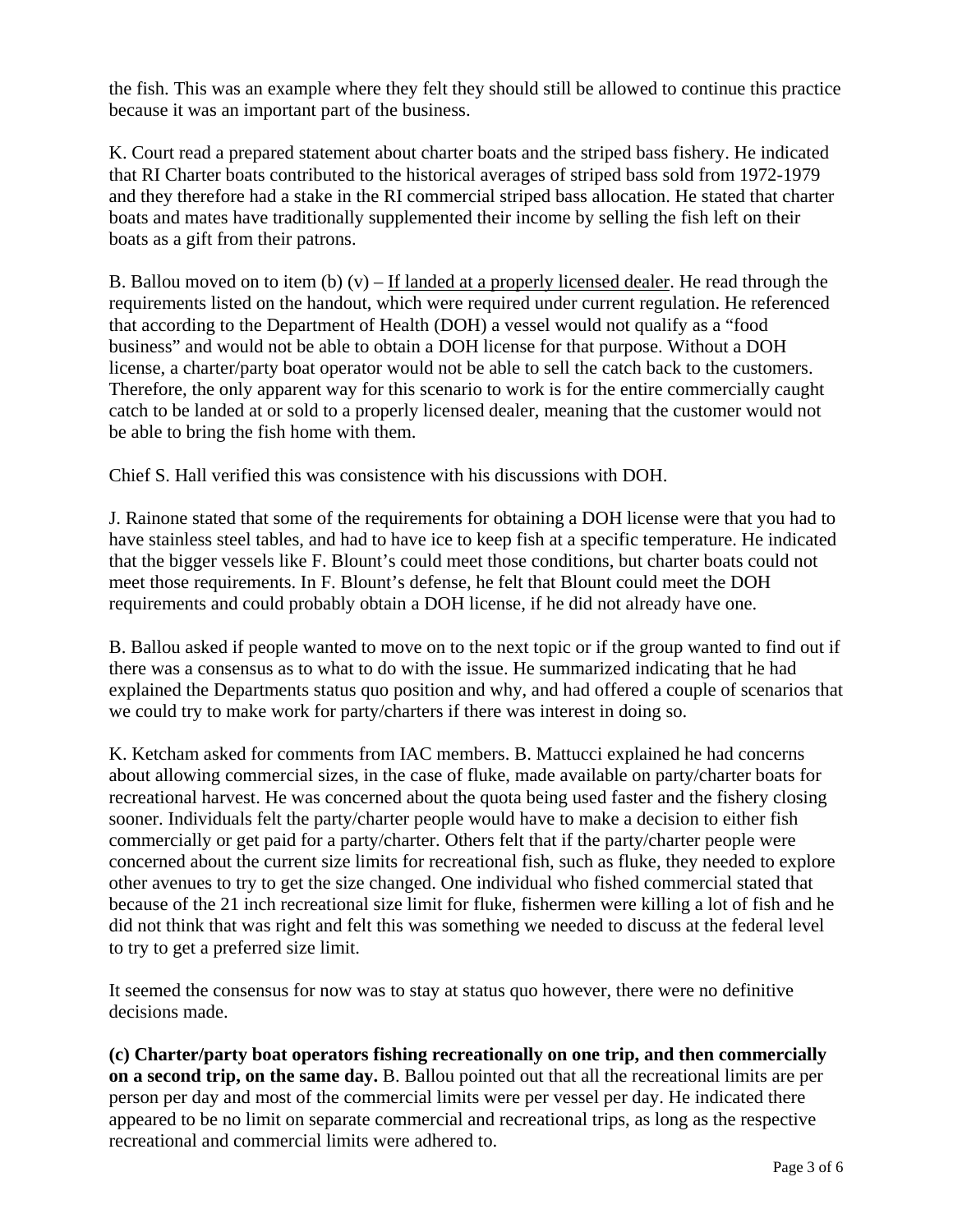Chief S. Hall clarified, if a charter boat goes out with four people on board and catches eight striped bass in the morning, as soon as they caught a striped bass on a commercial trip in the afternoon then they would be over their limit. The eight fish caught recreationally would count against their commercial limit because it is **per vessel per day** for commercial limits.

There was lengthy discussion and debate about this topic. Individuals had other interruptions, and felt they should be able to go out in the afternoon to catch their commercial limit after fishing recreationally in the morning. Enforcement staff indicated that people had to observe the per vessel per day commercial limits and could not go back out on the same day.

B. Ballou interjected stating that there was a difference of opinion. He indicated that he had miss characterized the current enforcement policy; it was his attempt to try to put it forward in a way that the group wanted it put forward from the last meeting. He indicated that apparently this was not accurate in terms of current enforcement policy. He stated that if there was a feeling that things needed to change and this does not make sense then we could take that as the recommendation.

There was an overwhelming response from fishermen that they wanted the regulation changed to allow fishermen to be able to fish recreationally and commercially in the same day.

B. Mattucci stated that in the case of striped bass the five fish per day was not a DEM policy that the **per vessel per day** limit actually came from the striped bass AP meetings. This was to eliminate fishermen from having a bunch of people fishing on one vessel catching a large number of bass in one day. He indicated the only way to limit this was to limit the number of fish caught per day regardless of the number of people on the boat. Chief Hall confirmed that this did come from industry, and prior to that, you were able to go out and catch a recreational limit in the morning then a commercial limit in the afternoon.

Chief Hall pointed out that if people wanted to make changes to the regulation they should be careful what they changed because the law of unintended consequences may have a negative impact than what was indented. There was discussion about various situations.

## **(d) Daily and trip limits for charter/party boat operations**

Currently enforced applied possession limits as per person per day. Regarding double trips on the same day, a captain and/or mate's allowable take can only apply to one trip. There was agreement and consensus between Enforcement and industry on this topic, therefore there was little discussion.

## **(e) Daily and trip limits for recreational fishermen**

Currently enforced is to apply the limits as per person per day. Ballou indicated that when the new recreational license law goes into effect in 2010 the legal limit would be calculated as per licensed fisherman per day. Ballou clarified that individuals recreationally fishing on a charter/party boat would be covered under the captain's charter/party boat license. B. Ballou put this forward for informational purposes and there were no specific comments made.

## **(f) Mixing of commercial and recreational catches on same trip**

B. Ballou explained where the group left off on this issue and under current law, while fishing commercially you may not also fish recreationally for the same species. However, while fishing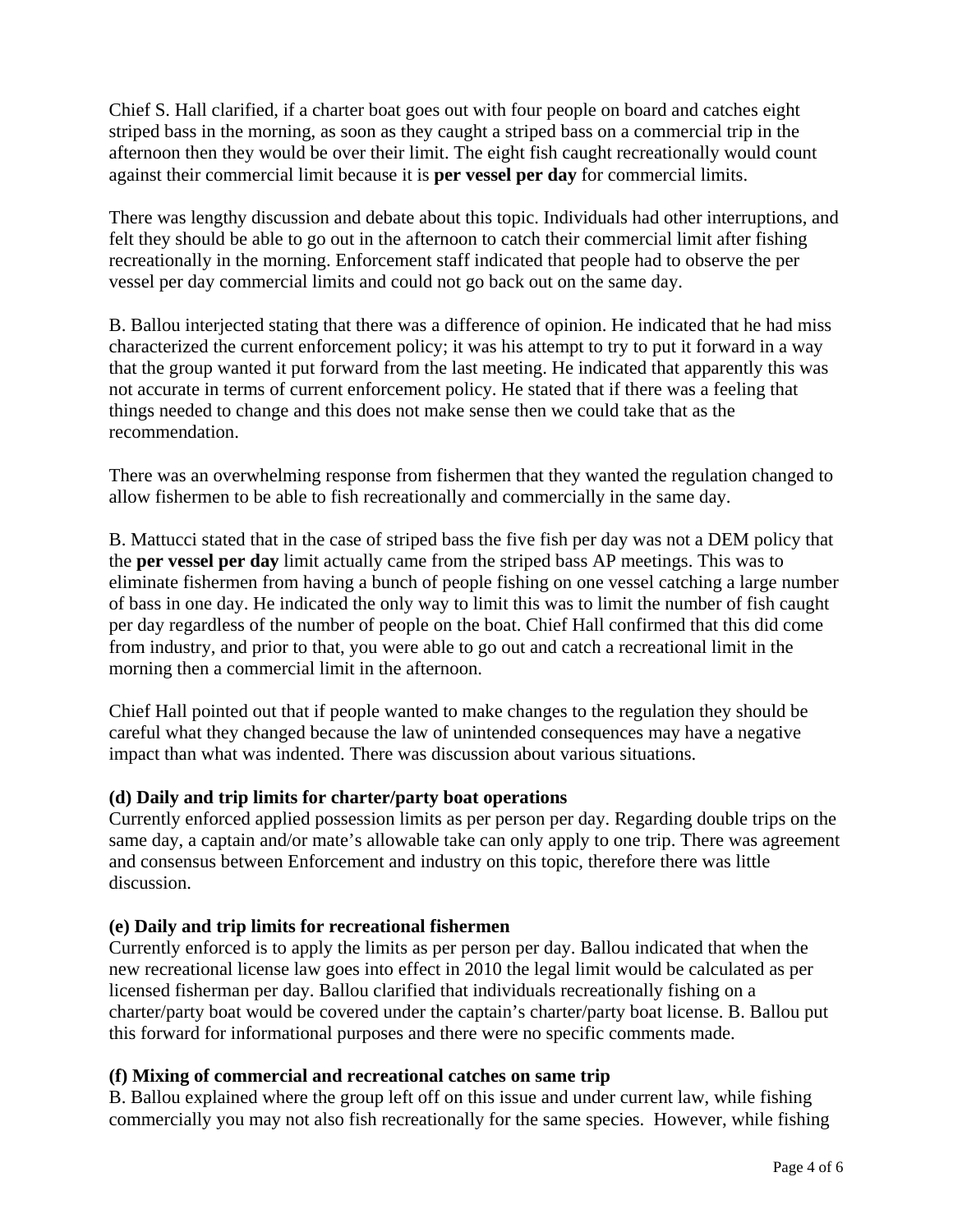commercially, the jury remains out on the question as to whether it is permissible to also fish recreationally for any species that are not on board as commercially caught fish.

Enforcement staff indicated that under the current regulation this was okay. Chief Hall gave an example where this would be allowable.

There was discussion about keeping commercial and recreational trips separate. B. Mattucci stated he was in favor of keeping the trips separate, he indicated it should be either a commercial or recreational trip. He felt this was fair for everyone, and everyone would be treated the same. He felt there was already consensus to this position from the last meeting.

It appeared most people were in consensus with keeping commercial and recreational trips separate.

**(g) Limits on number of rods and reels employed during commercial rod & reel operations**  B. Ballou stated that although not explicitly addressed via rule or law, the understanding, as currently enforced, is that there is no limit to the number of rods that can be fished at one time. Chief S. Hall explained under freshwater regulation there was a limit of two devices per person but there was no stated limitation under the saltwater regulations. B. Ballou stated this was therefore not an issue.

#### **(h) Limits on number of fishermen engaged during commercial rod & reel operations**

B. Ballou explained that pursuant to existing law and long-standing enforcement policy there is no limit on the number of licensed fishermen on a vessel. The vessel is bound by daily vessel limits regardless of the number of licensed fishermen onboard and fishing. However, unlicensed crew members are not legally entitled to directly harvest using a rod & reel for commercial purposes. He explained, as he referred to the handout, that these were the same bullet items discussed at the last meeting with a proposal which came forward from the last meeting.

B. Ballou stated at the last meeting their were strong feelings that this should change. Therefore, **the proposal was to allow any number of unlicensed crew members to assist in the harvest aboard any commercial vessel with a properly licensed fisherman onboard, regardless of type of commercial operation being employed. The vessel limit would still apply.** The only exception would be to commercial shellfishing, which this would not be applicable. Currently, there was a limitation in place, which the shellfish industry was in support of.

B. Ballou indicated this would be the proposal on the table if people were interested in pursuing it. He stated it would not be something the Department would endorse but we would facilitate the issue if people thought it was worth pursuing. If the Council agreed we could set it in motion.

Ballou reviewed the process that the Council would review the issue and either endorse it or not. If they were in favor of the proposal, then the Department would need to review to determine what would need to change and if there was a need to go to the general assembly or not. He would then report back to the Council on what actions would be necessary. Chief S. Hall felt it would take a statutory change because it was the same statute that applied to one bull-rake per person which was the same statute Enforcement used as one device per person on a pin-hook. He was in support of having it changed. However, he cautioned people that they may want to have some limitation because they did not want to have six people on a boat fishing for striped bass, as an example. He suggested coming up with a limit on the number of people on a vessel.